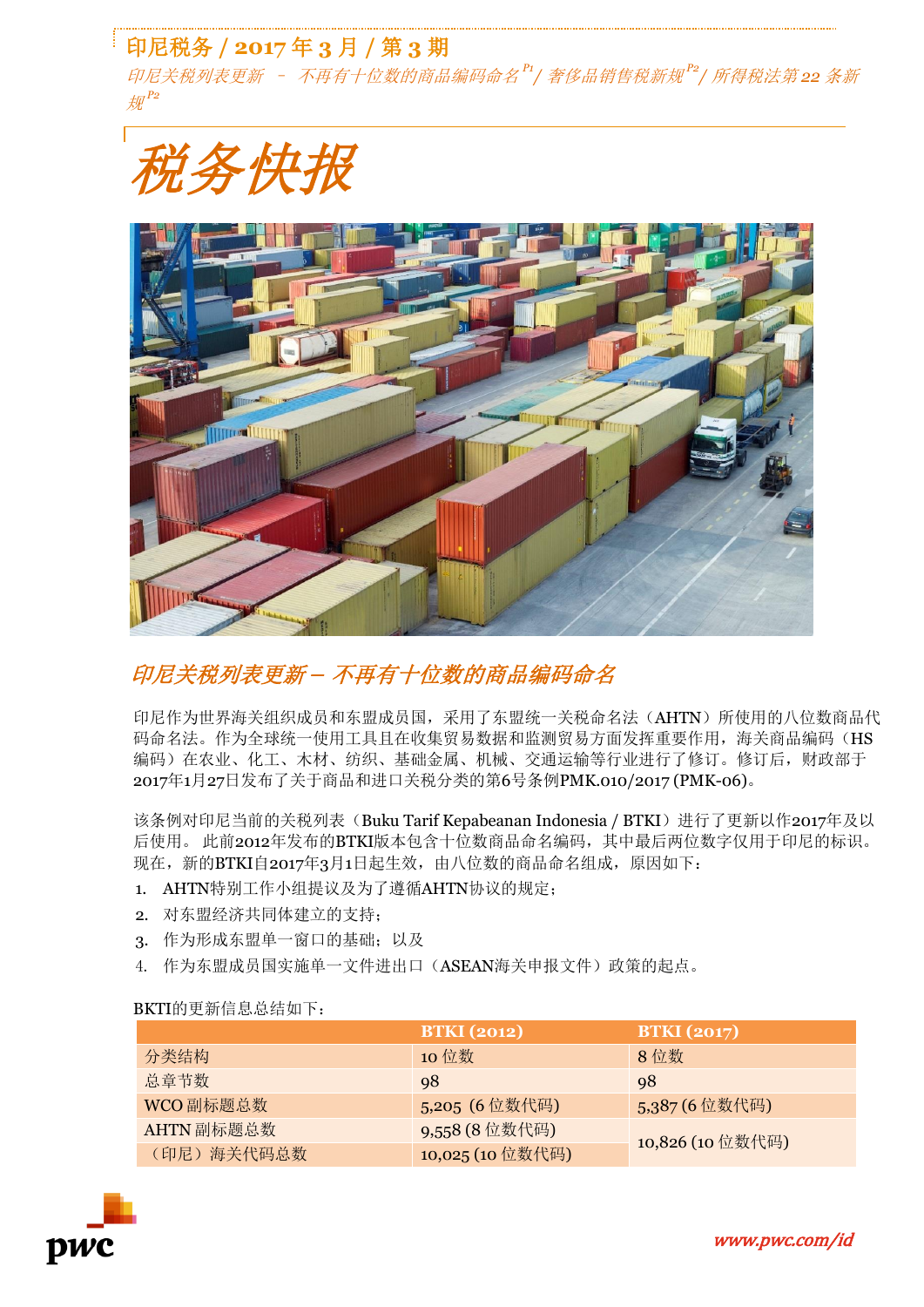# 奢侈品销售税新规

PMK-6中提及的全球HS编码发生了变更。为了适应新的HS编码,财政部已经修订了其他的相关税法条例。 2017年3 月1日,财政部发布了以下关于奢侈品销售税(LST)的规定:

- 1. 关于需要缴纳LST的机动车种类的财政部第64号条例PMK.011/2014, 及其第33号修正条例PMK.010/2017 (PMK-33);以及
- 2. 关于除机动车以外其他需要缴纳LST的商品由第35号条例PMK.010/2017 (PMK-35)。该条例废除了此前由财政部 第206号条例PMK.010/2015修订的财政部第106号条例PMK.010/2015。

除了更新海关编码,PMK-33和PMK-35未更改需缴纳LST的商品清单,也未更改LST税率。 对于机动车而言,PMK-33现在在对各类型的机动车辆的定义中添加了混合动力发动机的范畴。

## 所得税法第 *22* 条新规

为了与PMK-6中规定的新HS编码一致,财政部还于2017年3月1日颁布了关于征收第22条所得税(PPh 22)的第34号 条例PMK.010/2017 (PMK-34)。 PMK-34废除了由财政部第16号条例PMK.010/2016最新修订的财政部第154号条例 KMK.03/2010。

PMK-34中规定的关于征收PPh 22的重要变更如下:

特定终端消费品需缴纳税率为10%的PPh 22

除现有商品清单之外, PMK-34增加了海关税法项下课征单一进口关税税率的包裹也需缴纳PPh 22。

#### 加油站购买燃油

PMK-34将PPh 22的征税核心方向转至卖方, 而不是买方, 如下所示:

- 1. 现在Pertamina及其子公司向加油站出售燃油时需缴纳0.25%的PPh 22。此前, Pertamina加油站需在购买燃油 时缴纳;
- 2. 现在除Pertamina及其子公司以外的其他公司向加油站销售燃油时需缴纳0.3%的PPh 22。 此前, 非Pertamina的 加油站需在购买燃油时缴纳。

#### 制造商或出口商购买林业、种植业、农业、养殖业和渔业产品

PMK-34规定上述产品需在采购环节征收PPh 22,但并不仅限于在林业、种植业、农业、养殖业和渔业领域的制造商 或出口商。 PPh 22的税率仍维持在0.25%。

#### 向特定PPh 22代缴方销售特定商品时免除PPh 22

向特定PPh 22 代缴方(例如:国营企业/SOEs 及其子公司)销售特定商品时可能免缴PPh 22。其中一项是指由产品 分成合同承包商或总包商总部在印尼生产出售石油天然气(包含来自上游石油天然气的衍生产品)。该减免的范围现 扩大为,分销商出售同类产品类型的交易也被纳入免税范围内。

#### 物流局(Badan Urusan Logistik / BULOG)或指定的国营企业必须的食物采购

为了保持食品供应和价格稳定,现在将此项也列入免除PPh 22清单。该免税政策将自动生效,不需要税务总局签发免 税信。